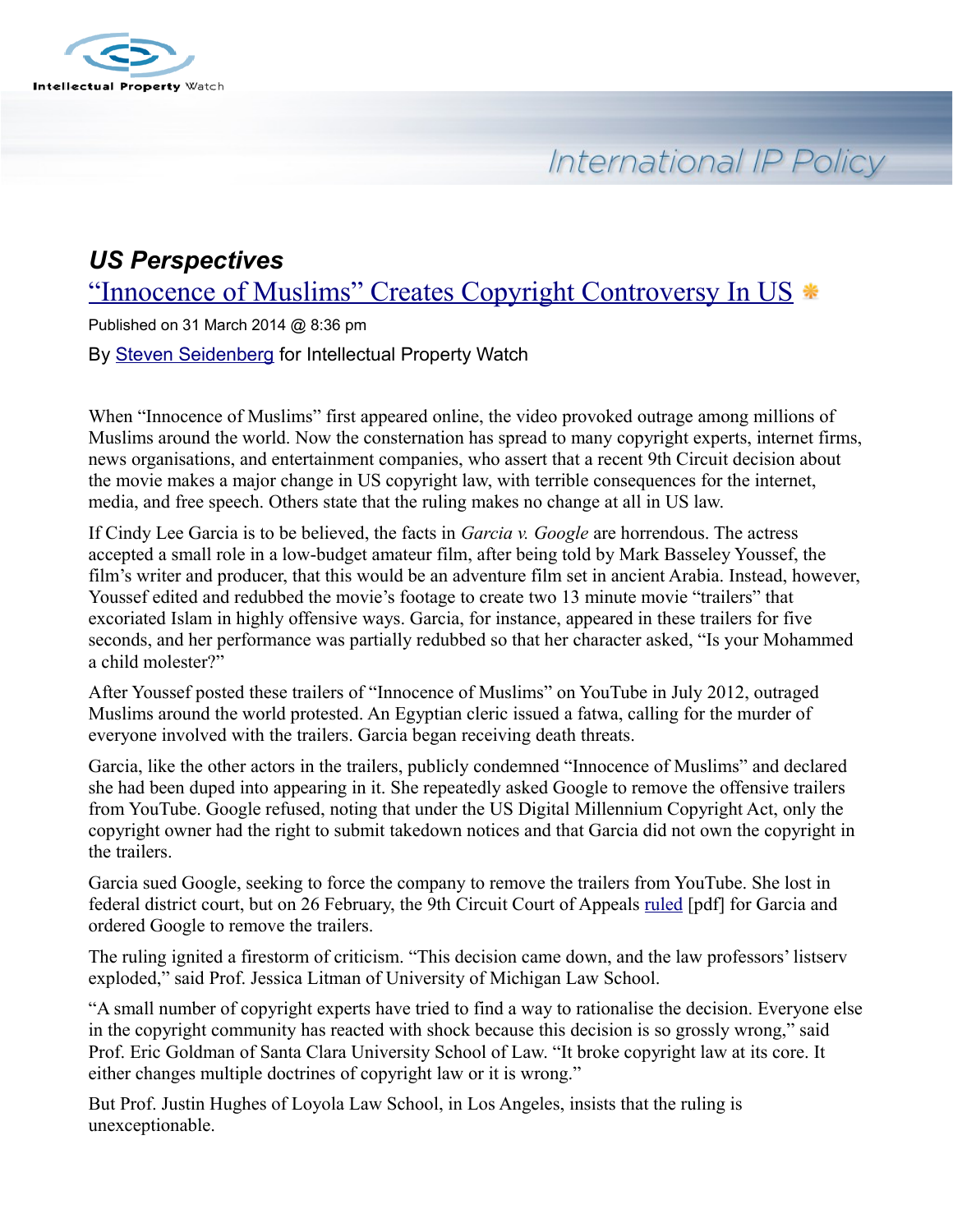"I don't understand the hoopla about this," he said. "As an interpretation of American copyright law, it is completely unsurprising." And he claims to be in good company, because his position is supported by the US government. "Every copyright expert in the US government from the mid-1990s on would consider this a no-brainer. I'm talking the Department of Justice, the USPTO, the US Trade Representative – everyone thinks this is already the law in America," said Hughes, who served in the Obama administration as senior advisor to the under secretary of Commerce for IP and who strongly supports the 9th Circuit's decision.

#### **A Separate Piece of Copyright**

All sides in this controversy agree on one thing: the 9th Circuit's ruling does not grant Garcia a copyright interest in the movie trailer. Instead, the court held by a vote of 2-1 that Garcia probably owns a separate copyright in her performance. Although she was speaking words written by someone else (and did not even say some of the words that overdubbed her lines), Garcia's five second performance was creative enough to be copyrightable. When this creative performance was fixed in a tangible medium, it became copyrighted and Garcia owned the copyright, according to the court. As a copyright owner, she could properly object to her performance appearing on YouTube without her consent and she could demand the company remove the trailers containing this performance.

Many copyright experts see major flaws in the court's reasoning. For instance, there is the question of fixation.

"The [Copyright Act](http://www.copyright.gov/title17/92chap1.html#102) is very specific about who can own a copyright: the person who fixes a work of authorship in a tangible medium of expression. This fixation must be by the work's author or on the author's behalf," Goldman said. "Here, Garcia's performance was not fixed in any medium except the video recording. So in order to say she owns the copyright, Garcia must show the recording was done on her behalf. I don't see how that could be done because she just had a bit part in the movie. It was the director who got the movie camera, hit the play button, etc. Even if she consented to the fixation, that doesn't mean she authorized it." He adds that finding Garcia authorised the fixation "would be crazy."

The court, however, didn't go that far. Instead, it sidestepped the fixation issue. The court stated in a footnote that because neither party raised the fixation issue, the judges didn't address it.

But ruling that Garcia had a copyright in her performance without resolving the fixation issue was wrongheaded, according to Goldman. "The main thing the court got wrong was its punt on the fixation issue. That issue is dispositive, so the court's ruminations [in this opinion] should be considered dicta," Goldman said.

#### **Searching for Precedents**

Then there's the question of whether actors can copyright their performances – and do so separately from the copyrights in the video recordings containing those performances. According to many experts, such performances do not give rise to separate copyrights under US copyright law.

There are no US legal precedents holding that actors have independent copyrights in their recorded audiovisual performances, according to Prof. Rebecca Tushnet of Georgetown Law School. In prior cases, when actors sought copyright protection for their performances in movies and other recorded audiovisual works, the courts examined whether the actors were joint authors of these audiovisual works – and the courts rejected these joint authorship claims. Thus Garcia's claim to an independent copyright is an issue of first impression, according to Tushnet.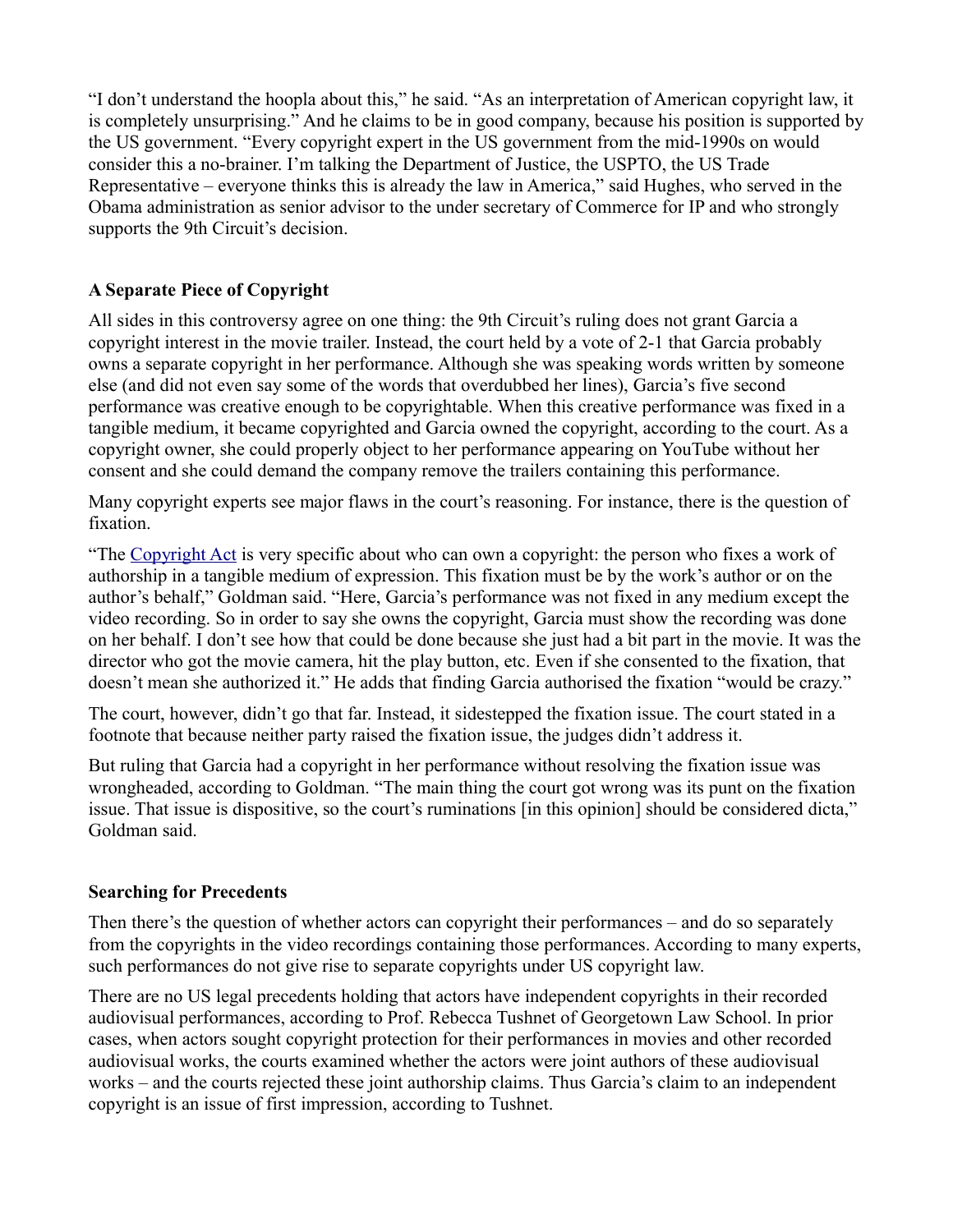The US Copyright Office disagrees. On 6 March, about a week after the 9th Circuit handed down its decision in *Garcia*, the Copyright Office denied Garcia's application to obtain a separate copyright registration for her performance in "Innocence of Muslims.

Explaining the rejection, the Copyright Office stated that "longstanding practices do not allow a copyright claim by an individual actor or actress in his or her performance contained within a motion picture."

The Copyright Office, however, does not have the final say on this issue. The courts do. In making their decisions, the courts give some deference to the Copyright Office's view, but such deference is "often pretty weak," Tushnet said. She added that the Copyright Office decision on Garcia's application "may have rhetorical purchase, but the 9th Circuit is going to do what it wants to do."

The Copyright Office is not alone in thinking that this issue has been long-settled. But copyright experts are divided on whether the precedents support or contradict Garcia's copyright claim.

Most experts seem to think that Garcia cannot have a separate copyright in her recorded audiovisual performance. But Prof. Litman states that there are plenty of precedents supporting Garcia's claim.

"There's a line of copyright cases that hold that copyright protects the characters embodied in motion pictures…. I think those cases are wrong, but assuming one follows them, it isn't even a little stretch to conclude that Garcia's performance includes copyrightable elements authored by her," Litman said.

That line of cases, however, recognises that the copyright in an audiovisual work protects the characters displayed therein. The cases say that if you copy a character from the movie, "you are copying enough of the movie to be infringing," Tushnet said. These cases do not recognise a separate copyright in characters, much less separate copyrights in characters that are owned by someone other than the movie's copyright owner.

Yet if a movie's copyright protects the movie's characters – if the characters possess sufficient originality and distinctiveness to receive copyright protection – why couldn't the characters receive separate copyright protection? One could argue that, according to this line of cases, characters satisfy the requirements for copyright protection (ignoring, for the moment, the issue of fixation). If this is so, the characters in a movie should be entitled to separate copyright protection. And since performances in a movie can be as original and distinctive as characters, those performances should similarly be eligible for separate copyright protection. In short, this line of cases doesn't directly address Garcia's copyright claim, but could be read as supporting her claim.

#### **The China Connection**

One international treaty signed by the United States clearly supports Garcia's copyright claim. The [Beijing Treaty on Audiovisual Performances](http://www.wipo.int/treaties/en/text.jsp?file_id=295837) grants performers broad rights in their performances that have been recorded in audiovisual works.

The treaty endows performers with exclusive rights over when and how their recorded performances can be copied, distributed or otherwise made available to the public. In addition to these copyright interests, the treaty also provides moral rights that allow a performer "to object to any distortion, mutilation or other modification of his performances that would be prejudicial to his reputation."

Under these provisions, Garcia definitely had a copyright in her performance and could order Google to remove it from YouTube. But the treaty has not gone into effect.

The Beijing Treaty was adopted on 26 June 2012 (and is managed by the World Intellectual Property Organization). It has been [signed](http://www.wipo.int/treaties/en/ShowResults.jsp?lang=en&treaty_id=841) by the European Union and 71 nations, including China, France,